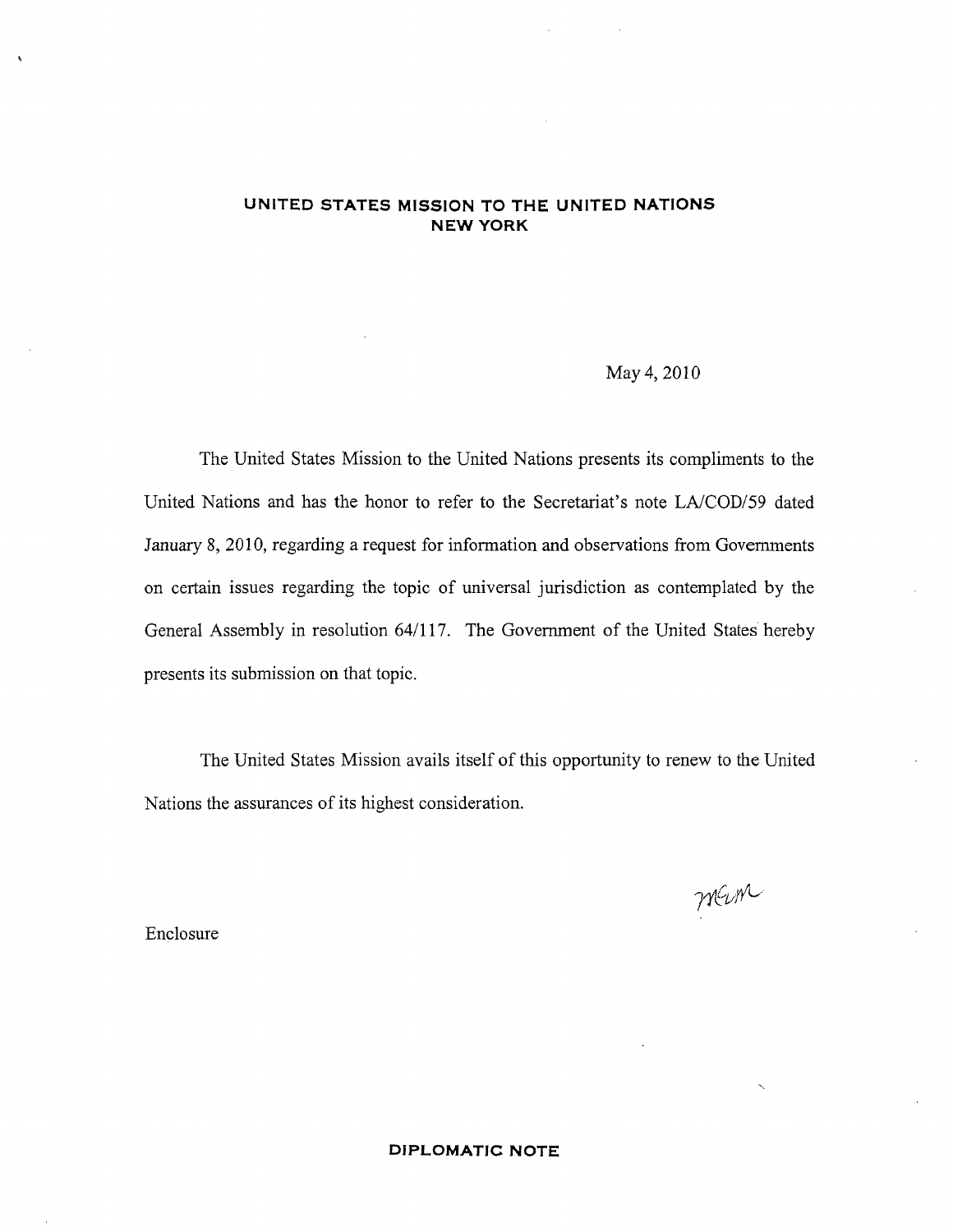## United States Submission Information and Observations on the Scope and Application of the Principle of Universal Jurisdiction

The United States welcomes this opportunity to submit further information and observations on the scope and application of universal jurisdiction, including information on relevant applicable international treaties, U.S. domestic legal rules and judicial practice.

For purposes of this discussion, the United States understands universal jurisdiction to refer to the assertion of criminal jurisdiction by a State for certain grave offenses, where the State's only link to the particular crime is the presence in its territory of the alleged offender. Under this principle, jurisdiction for the offense would be established regardless of the location in which the offense took place, the nationality of either the victim or the perpetrator, or the effect of the crime on the State exercising jurisdiction.

Various federal criminal statutes provide U.S. courts with jurisdiction 'over certain serious offenses even when there is no direct link between the offense and the United States other than the alleged offender's presence in the United States.<sup>1</sup> Many of these statutes reflect the jurisdictional provisions of international terrorism and other treaties to which the United States is a party, but the statutes also cover a small subset of offenses – crimes like piracy, genocide and torture - for which the authority to exercise such broad jurisdiction derives, at least in part, from recognition of the offense as a universal crime under customary international law.<sup>2</sup> For example, shortly after World War II, genocide came to be viewed as a crime of universal concern with respect to which any state may proscribe the offense and prosecute offenders no matter where the crime occurs and regardless of the nationality of the offender or victim(s). Similarly, maritime piracy is one of the oldest recognized universal crimes. Thus, as part of its efforts to combat piracy off the coast of Somalia, the United States has strongly encouraged all states to ensure that they adequately criminalize piracy under their national laws and empower their courts with jurisdiction to prosecute cases even where the specific attack did not have a direct nexus to their state.

 $^{\rm 1}$  Although the precise statutory language varies, this is most often expressed in statutory reference to the defendant being "present in" or "found in" the United States.

 $^2$  *See* 18 U.S.C. § 1651 (Piracy); 18 U.S.C. § 1091 (Genocide); 18 U.S.C. § 2340A (Torture).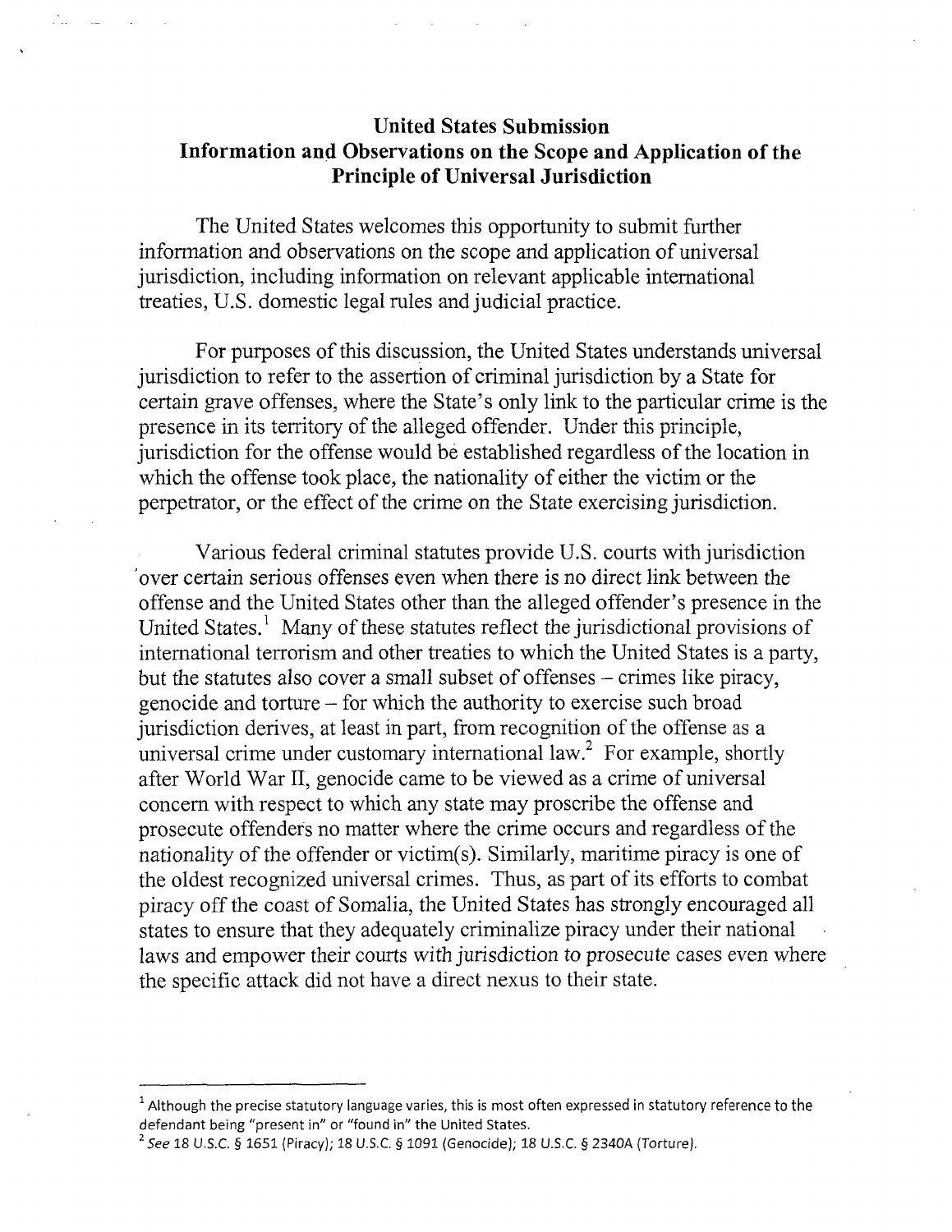More frequently, legislation establishing broad U.S. criminal jurisdiction can be traced to U.S. treaty obligations.<sup>3</sup> For example, U.S. domestic law criminalizes a range of offenses covered by the various international counterterrorism conventions to which the United States is a party, even where the only link between the offense and the United States is the presence of the alleged offender in the United States. These statutes include offenses covered by the Convention for the Suppression of Unlawful Acts against the Safety of Civil Aviation, the International Convention on the Taking of Hostages, the International Convention for the Prevention and Punishment of Crimes against Internationally Protected Persons, including Diplomatic Agents, the Convention for the Suppression of Unlawful Acts against the Safety of Maritime Navigation, the Protocol for the Suppression of Unlawful Acts against the Safety of Fixed Platforms Located on the Continental Shelf, the Convention for the Suppression of Unlawful Seizure of Aircraft, the International Convention for the Suppression of Terrorist Bombings, and the International Convention for the Suppression of the Financing of Terrorism, among others. In this context it is useful to note that most of the international counterterrorism conventions exclude from their scope offenses committed exclusively within a single state, where the offender and the victims are nationals of that state, the alleged offender is found in the territory of that state, and no other traditional basis for another state to assert jurisdiction would apply.

In practice, although we have not conducted a fully comprehensive review of U.S. practice, we are aware of few examples of U.S. prosecutions based solely on the principle of universal jurisdiction, where there is no other link between the United States and the offense charged except that the alleged offender is present before the court. In 2003, the U.S. district court in Hawaii convicted a Chinese national of stabbing a Chinese captain and first officer of a Taiwanese-owned, Seychelles-flagged, all Chinese-crewed fishing vessel, while in international waters. After the fishing vessel made its way into U.S. waters, the defendant was indicted under the U.S. statute implementing the

<sup>&</sup>lt;sup>3</sup> Such legislation includes: 18 U.S.C. § 32 (Destruction of aircraft or aircraft facilities); 18 U.S.C. § 37 (Violence at international airports); 18 U.S.C. § 112, 878,1116 (Protection of foreign officials, official guests, and internationally protected persons); 18 U.S.C. § 831 (Prohibited transactions involving nuclear materials); 18 U.S.C. § 1203 (Hostage taking); 18 U.S.C. § 2280 (Violence against maritime navigation); 18 U.S.C. § 2281 (Violence against maritime fixed platforms); 18 U.S.C. § 2332f (Bombings of places of public use, government facilities, public transportation systems and infrastructure facilities); 49 U.S.C. § 46502 (Aircraft Piracy). Broad criminal jurisdiction for some of these crimes may also reflect customary international law based on relevant state practice and opinio juris.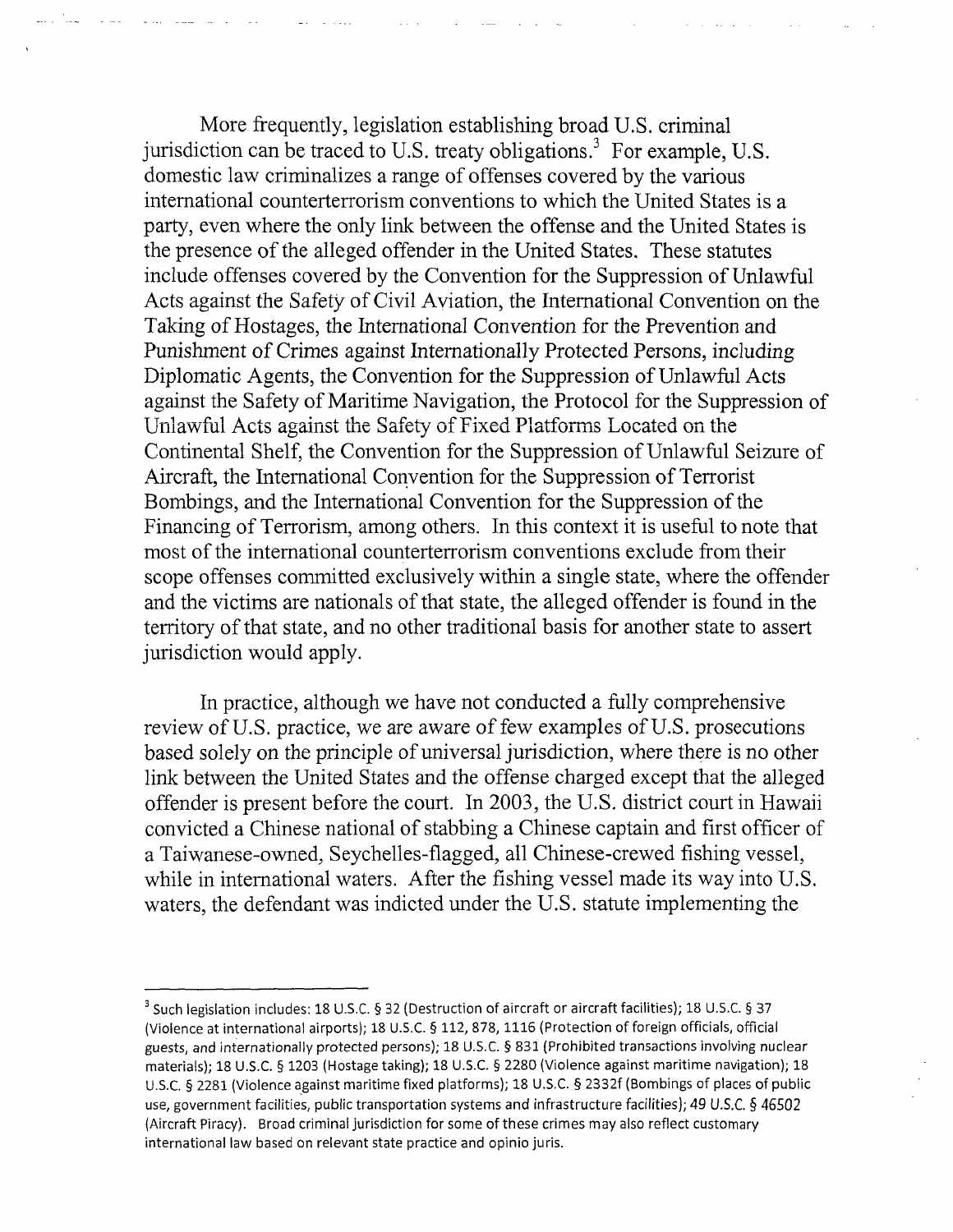Convention for the Suppression of Unlawful Acts against the Safety of Maritime Navigation.

 $\alpha$  ,  $\alpha$  ,  $\alpha$  ,  $\alpha$  ,  $\alpha$  ,  $\alpha$ 

In two other well-known cases, although U.S. law would have permitted prosecution based solely on the principle of universality and the offender's presence in the United States, there were alternative bases for jurisdiction. For example, in 2008, a U.S. court convicted Chuckie Taylor, son of former Liberian president Charles Taylor, of torture and related crimes committed in Liberia between 1999 and 2003 under his father's regime. Although the U.S. torture statute<sup>5</sup> provides jurisdiction regardless of the nationality of the offender based on the offender's presence in the United States, Taylor is also a U.S. citizen. In 1998, Ramzi Yousef was convicted of a number of charges relating to his role in the 1993 bombing of the World Trade Center in New York City and conspiracy to bomb a series of U.S. commercial airliners in Southeast Asia in 1994 and 1995. Among the many charges against him for his role in plotting and executing attacks on the United States, Yousef also was convicted of placing and causing the detonation of a bomb aboard Philippines Airlines Flight 434, while en route from Manila to Japan. In the final analysis, the appellate court determined that the protective principle provided the basis for U.S. jurisdiction.

In the U.S. justice system, federal criminal prosecutions must be brought by federal prosecutors working within the Department of Justice. Private parties may not file criminal complaints with the courts, and judges may not initiate criminal investigations. In addition, prosecution for a criminal offense must be based on a specific U.S. criminal statute that defines the offense as a crime under U.S. law.

As a general matter, the United States would note that universal jurisdiction is a basis for jurisdiction only and does not itself imply an obligation to submit a case for potential prosecution. In this sense, the principle of universal jurisdiction is distinct from the treaty-based principle of aut dedere aut judicare.

When considering whether to exercise universal jurisdiction, even if customary international law or a treaty regime recognizes the state's authority to assert jurisdiction over an offense, there are often prudential or other reasons why the United States refrains from exercising such jurisdiction. For

<sup>&</sup>lt;sup>4</sup> 18 U.S.C. § 2280.<br><sup>5</sup> 18 U.S.C. § 2340A.